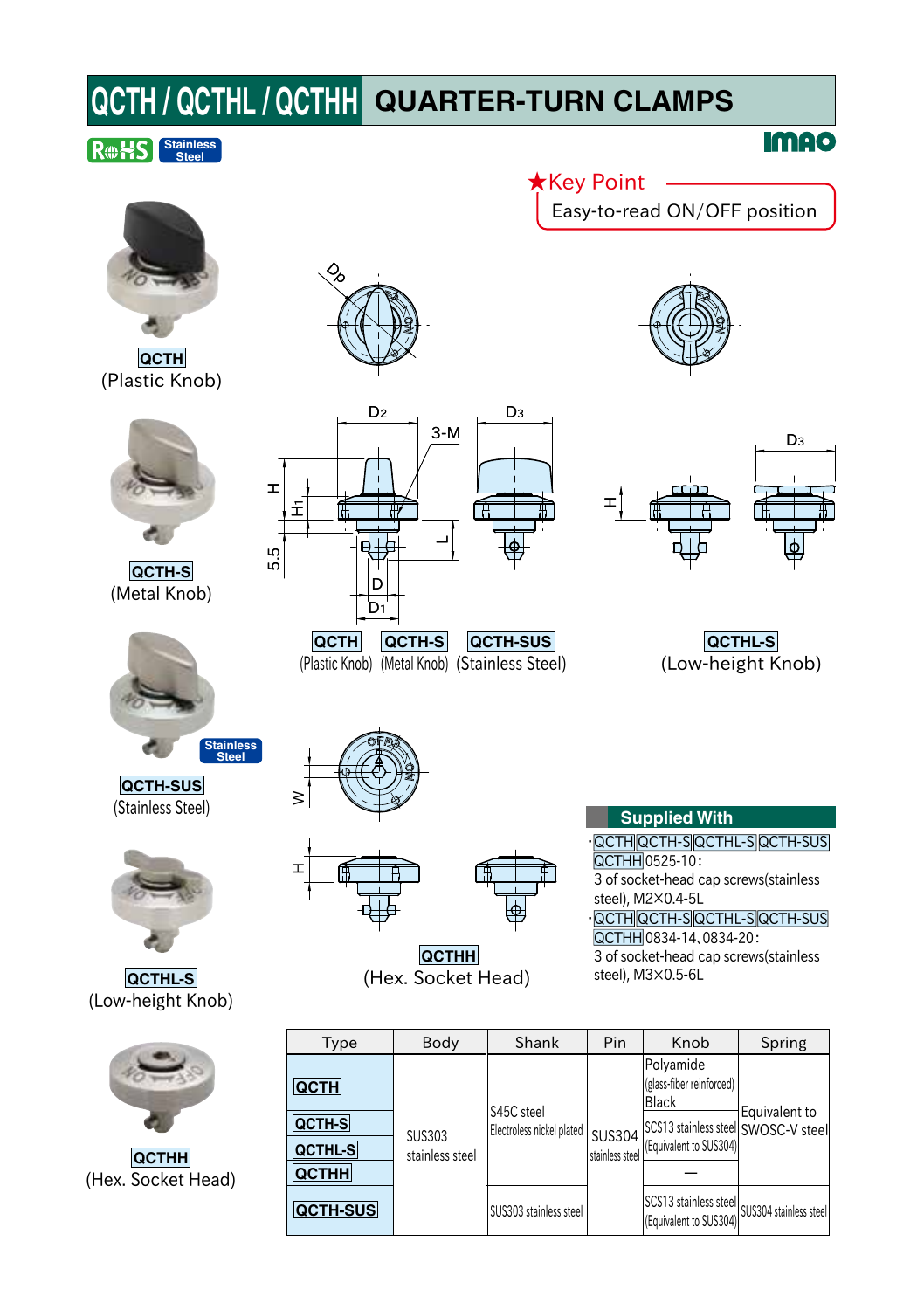| <b>Size</b>                       |         | Proper Plate<br><b>Thickness</b> | $\binom{-0.04}{-0.08}$ (h9) | $D_1$ | D <sub>2</sub> |      | $H_1$ | M                        |    | <b>Clamping</b><br>$ Dp _{\text{Force}(N)} $ | <b>Proper Cam Receptacles</b>                           |
|-----------------------------------|---------|----------------------------------|-----------------------------|-------|----------------|------|-------|--------------------------|----|----------------------------------------------|---------------------------------------------------------|
| <b>QCTH</b><br>QCTH-S             | 0525-10 | $3 - 10$<br>$\star$              | b                           | 14    | 25             | 15.5 | 6.5   | M2X0.4<br>Depth 3        | 21 | 60                                           | QCTH0525-N, QCTH0525-B<br>QCTH0525-N-SUS.QCTH0525-B-SUS |
| <b>QCTHL-S</b><br><b>QCTH-SUS</b> | 0834-14 | $3^{\sim}14$<br>$\star$          | 8                           | 18    | 34             | 17   | 10    | $M3\times0.5$<br>Depth 4 | 28 | 90                                           | QCTH0834-N.QCTH0834-B<br>QCTH0834-N-SUS.QCTH0834-B-SUS  |
| <b>QCTHH</b>                      | 0834-20 | $12 - 20$                        |                             |       |                | 23   |       |                          |    |                                              |                                                         |

\*) Spacer QCASP is required for thinner plate than 6mm.

| <b>QCTH</b> (Plastic Knob) |       |    |               | <b>QCTH-S</b> (Metal Knob) |       |         |               | <b>QCTHL-S</b> (Low-height Knob) |       |         |               |
|----------------------------|-------|----|---------------|----------------------------|-------|---------|---------------|----------------------------------|-------|---------|---------------|
| Part<br>Number             | $D_3$ |    | Weight<br>(g) | Part<br>Number             | $D_3$ |         | Weight<br>.g) | Part<br>Number                   | $D_3$ |         | Weight<br>(g) |
| QCTH0525-10                | 20    | 19 | 35            | $ QCTH0525-10S 20 19$      |       |         | 40            | $ QCTHL0525-10S $ 25   11.5      |       |         | 35            |
| QCTH0834-14                |       |    | 105           | <b>QCTH0834-14S</b>        |       |         | 130           | <b>QCTHL0834-14S</b>             |       |         | 80            |
| QCTH0834-20                | 32    | 26 |               | QCTH0834-20S               |       | 32 25.5 | 135           | <b>QCTHL0834-20S</b>             |       | 34 15.5 | 85            |

| <b>QCTH-SUS</b> (Stainless Steel) |                | <b>QCTHH</b> (Hex. Socket Head) |               |                     |   |   |               |
|-----------------------------------|----------------|---------------------------------|---------------|---------------------|---|---|---------------|
| <b>Part Number</b>                | D <sub>3</sub> | н                               | Weight<br>(g) | Part<br>Number      | H | W | Weight<br>(g) |
| QCTH0525-10-SUS 20                |                | 19                              | 40            | <b>QCTHH0525-10</b> |   |   | 30            |
| <b>QCTH0834-14-SUS</b>            |                | 25.5                            | 130           | <b>QCTHH0834-14</b> |   | 5 | 105           |
| <b>QCTH0834-20-SUS</b>            | 32             |                                 | 135           | QCTHH0834-20        |   |   | 110           |



When the pin contacts the cam in the Cam Receptacle, the spring gets compressed to press down the plate.



1. Ensure that the knob is positioned at the "OFF" mark.

2.Insert the Quarter-Turn Clamp.

for clamping. The knob clicks when it is clamped/unclamped. Note: For unclamping, follow back these steps.

**Technical information**





Shear Strength Tensile Strength

| Part Number                     |         | Heatresistant<br>Temperature(C) | Shear<br>Strength (N) | Tensile<br>Strength (N) |  |
|---------------------------------|---------|---------------------------------|-----------------------|-------------------------|--|
|                                 | 0525-10 |                                 | 1800                  | 1200                    |  |
| <b>QCTH</b>                     | 0834-14 | 130                             | 3200                  | 2600                    |  |
|                                 | 0834-20 |                                 |                       |                         |  |
| <b>QCTH-S</b>                   | 0525-10 |                                 | 1800                  | 1200                    |  |
| <b>QCTHL-S</b>                  | 0834-14 | 180                             |                       | 2600                    |  |
| <b>QCTH-SUS</b><br><b>QCTHH</b> | 0834-20 |                                 | 3200                  |                         |  |

Shear and tensile strength is allowable load and the fastener could break when it receives bigger load.

When the fastener receives tensile load that is bigger than its clamping force, there is a gap between the plates and the fastener could break if this happens frequently.

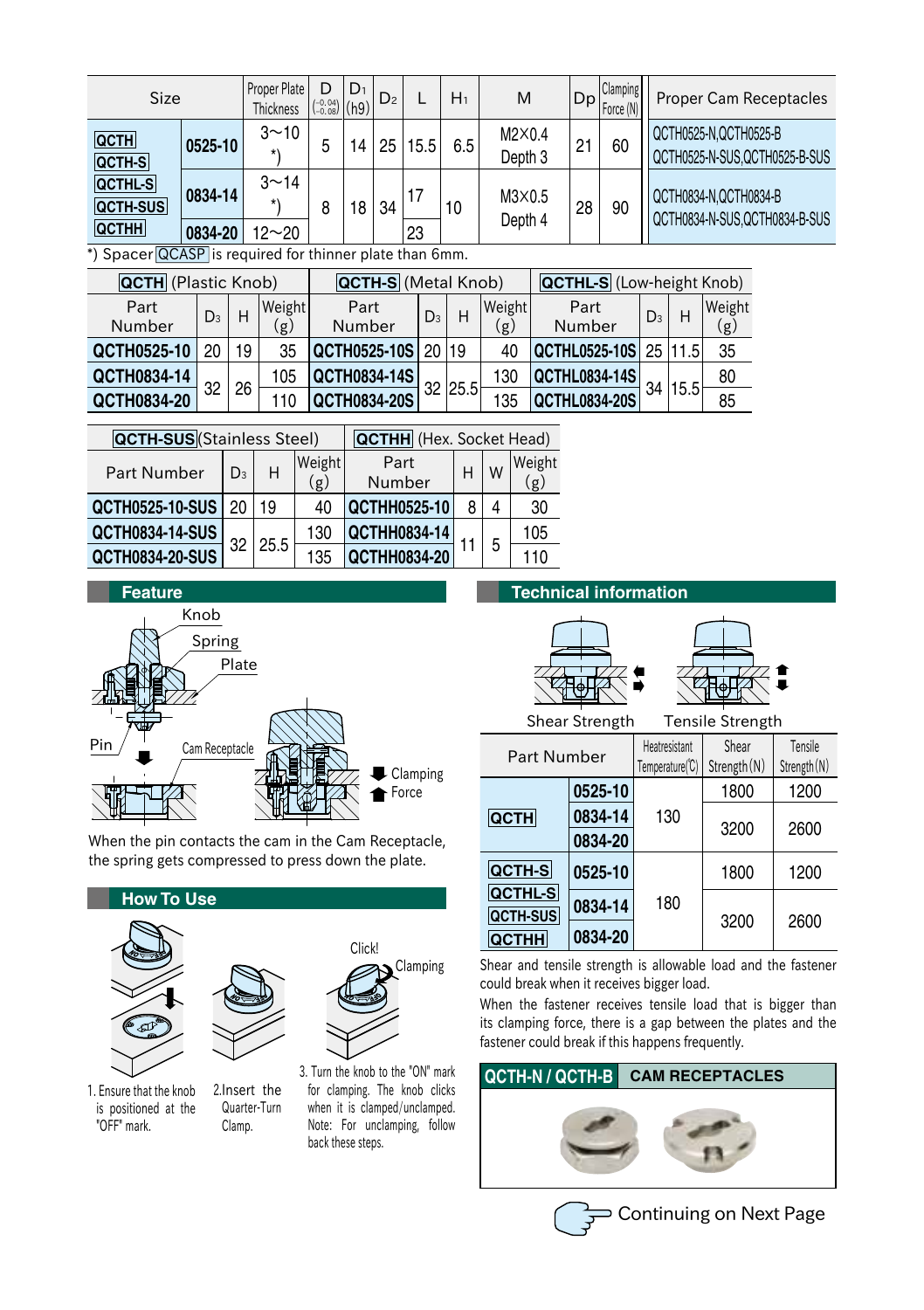